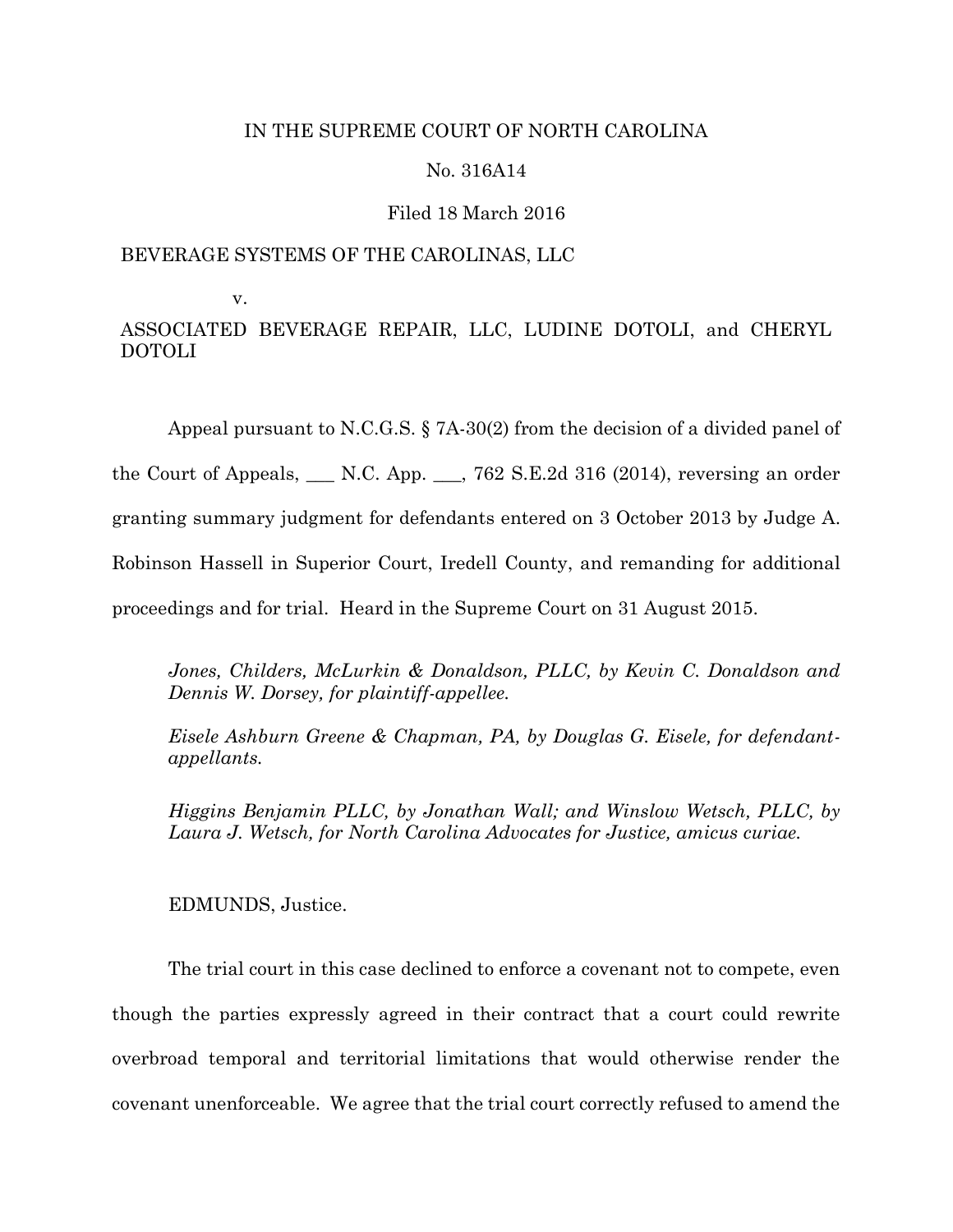## *Opinion of the Court*

covenant. In addition, we conclude that the trial court properly entered summary judgment in defendants' favor on plaintiff's claims for tortious interference with contract, tortious interference with prospective economic advantage, and unfair and deceptive practices. Accordingly, we reverse the decision of the Court of Appeals reversing the trial court.

Elegant Beverage Products, LLC ("Elegant") and Imperial Unlimited Services, Inc. ("Imperial") were two businesses that supplied, installed, and serviced beverage products and beverage dispensing equipment in parts of North Carolina and South Carolina. Elegant sold premium coffee and tea, and Imperial serviced soft drink dispensers. At the time these companies were sold to plaintiff, Thomas Dotoli owned Imperial, while Thomas's wife Kathleen and their son Loudine Dotoli<sup>1</sup> owned Elegant. Both Imperial and Elegant operated out of Statesville, North Carolina.

Mark Gandino entered into negotiations with Thomas and Kathleen Dotoli to purchase the business and the assets of both companies. Gandino organized plaintiff Beverage Systems of the Carolinas, LLC ("Beverage Systems" or "plaintiff") under North Carolina law in May 2009, and on or about 20 July 2009, Gandino purchased Elegant and Imperial to operate as Beverage Systems. Specifically, Beverage Systems entered into an Asset Purchase Agreement with Thomas, Kathleen, and Loudine Dotoli, and with Elegant and Imperial to purchase the assets, customer lists,

 $\overline{a}$ 

<sup>&</sup>lt;sup>1</sup> Throughout their pleadings and briefs, the parties refer to the son as both "Ludine" and "Loudine." We will follow the spelling used by Loudine in his affidavit.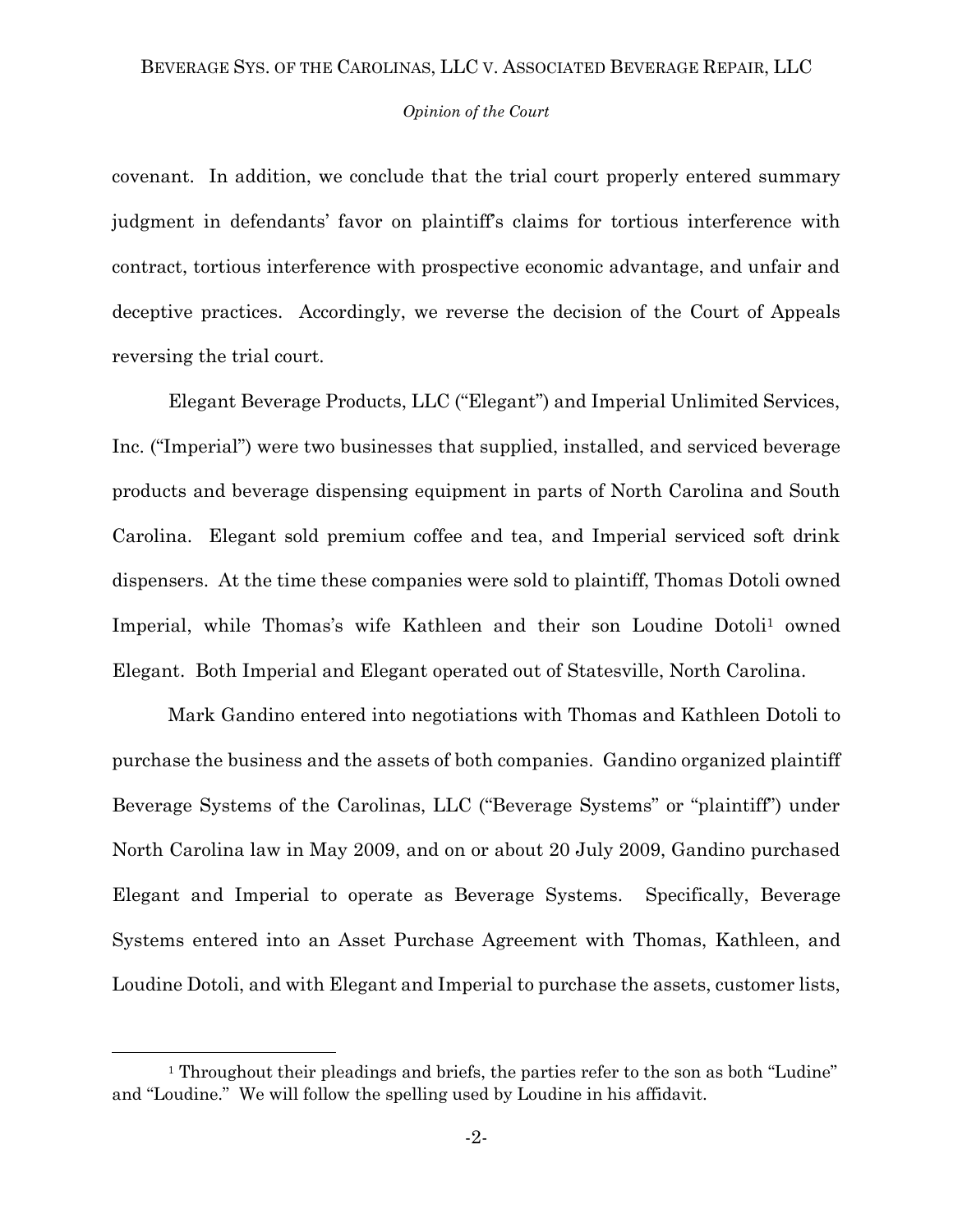## *Opinion of the Court*

equipment, existing inventory, and associated real property of Elegant and Imperial for \$650,000.

The closing, sale, and purchase were completed on 30 September 2009. That same day, the parties executed a "Non-Competition, Non-Solicitation and Confidentiality Agreement" ("the Agreement") in which Loudine and his parents agreed not to compete with plaintiff's business in either North or South Carolina before 1 October 2014. Paragraph six of the Agreement contained a provision permitting the trial court to revise its temporal and geographic limits should a court find them to be unreasonably broad. The Dotoli family members, Elegant, and Imperial received \$10,000 of the purchase price as consideration for the Agreement.

Defendant Cheryl Dotoli, Loudine's wife, was not a party to either the purchase contract or the Agreement. In 2011, Cheryl formed defendant Associated Beverage Repair, LLC ("Associated Beverage"). Associated Beverage began to install and service beverage dispensing equipment in parts of North and South Carolina, thus operating in a manner similar to Imperial. Gandino learned of Associated Beverage's existence in March 2011 when Thomas Dotoli communicated to representatives of Bunn-O-Matic, one of Imperial's former customers, that Imperial had been sold to Beverage Systems, which had vacated the building that Imperial previously had occupied. Thereafter, Bunn-O-Matic elected to conduct business with defendant Associated Beverage rather than plaintiff Beverage Systems.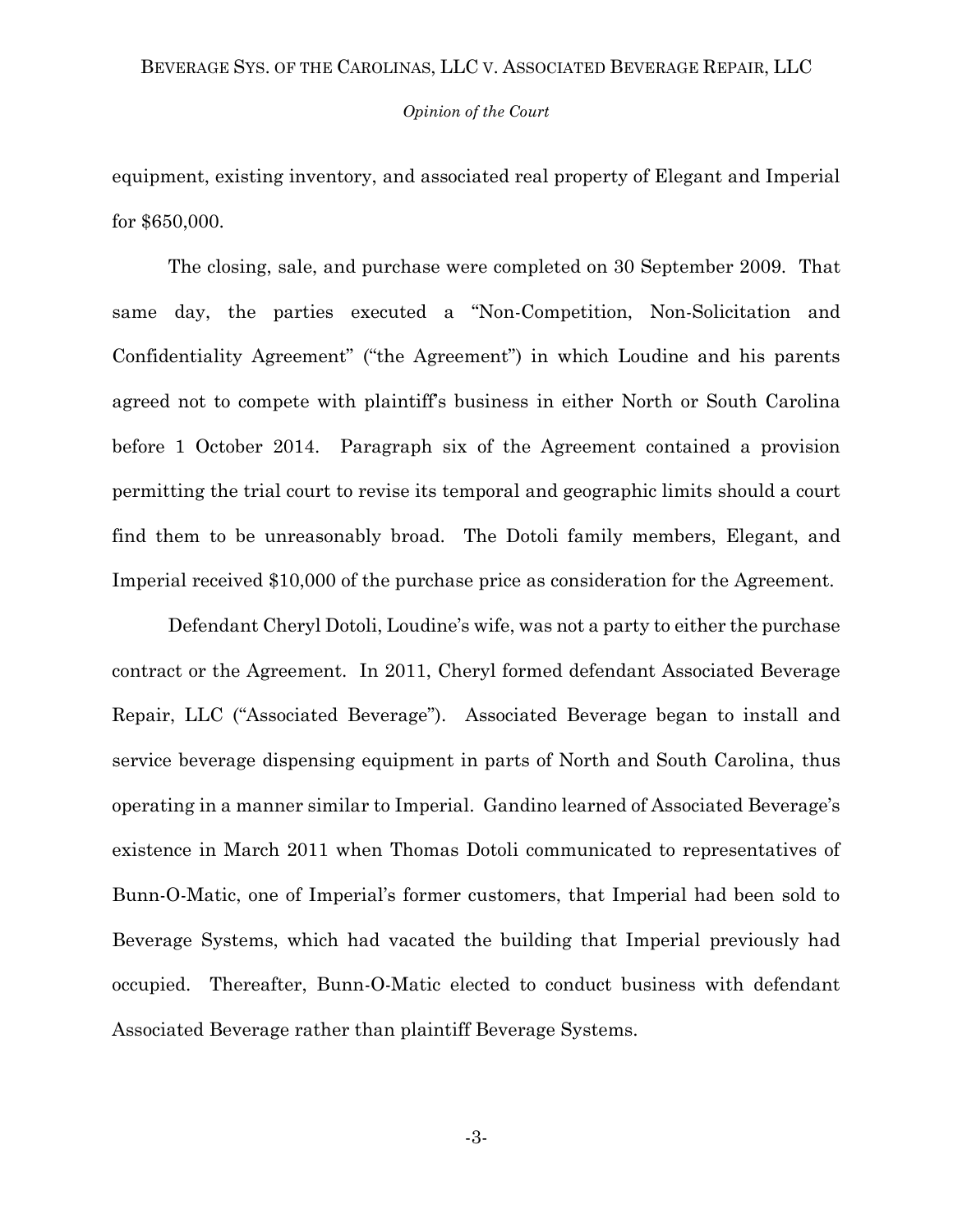## *Opinion of the Court*

After plaintiff's requests that defendants cease and desist went unanswered, Beverage Systems filed a complaint on 14 June 2012 in Superior Court, Iredell County, against Loudine, Cheryl, and Associated Beverage, seeking injunctive relief and damages. Plaintiff alleged against Loudine breach of the Agreement not to compete. Plaintiff also alleged claims against all defendants for tortious interference with contract, tortious interference with plaintiff's prospective economic advantage, and unfair and deceptive practices. Defendants filed their answer on 4 October 2012. Although defendants asserted multiple defenses, they admitted that Associated Beverage "with the help of L[o]udine Dotoli, intends to compete with Plaintiff," but "denied that such competition violates any Non-Competition Agreement." Defendants contended, *inter alia*, that neither Cheryl Dotoli, the sole member in Associated Beverage, nor Associated Beverage signed the Agreement not to compete, and therefore they were not bound by its terms. Defendants also asserted that the Agreement was unenforceable by virtue of being overly broad in geographic scope. On 11 September 2013, defendants moved for summary judgment on all issues. After conducting a hearing, the trial court entered an order on 3 October 2013 granting defendants' motion for summary judgment in all respects. Plaintiff appealed.

In a divided opinion, the Court of Appeals reversed the trial court's order. *Beverage Sys. of the Carolinas, LLC v. Associated Beverage Repair, LLC*, \_\_\_ N.C. App. \_\_, \_\_, 762 S.E.2d 316, 326 (2014). Addressing first the Agreement not to compete, the majority found that the Agreement's five-year temporal restriction was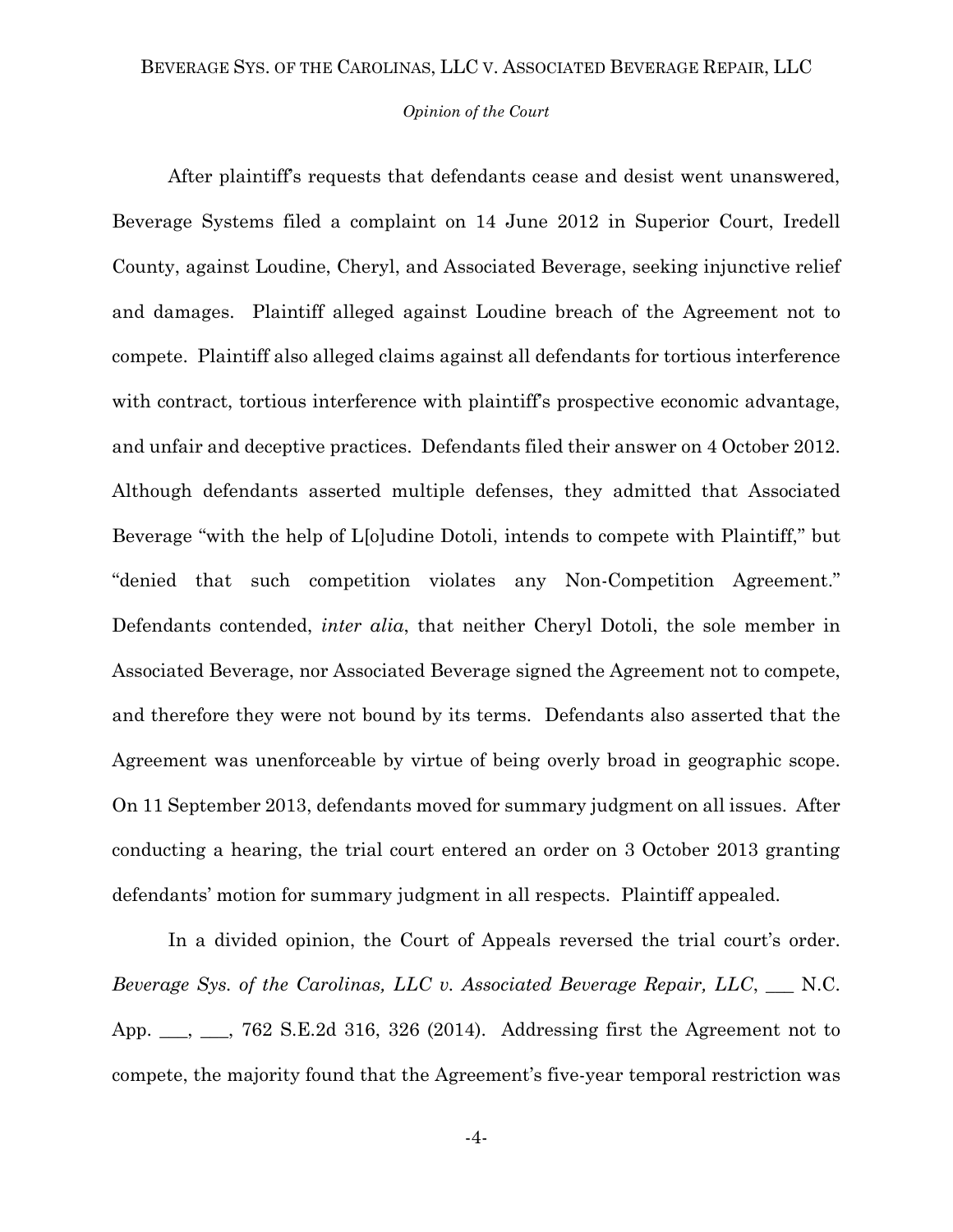#### *Opinion of the Court*

reasonable, *id.* at \_\_\_, 762 S.E.2d at 320-21, but that its geographic scope was unreasonable because it included areas beyond those "necessary to maintain plaintiff's customer relationships," *id.* at \_\_\_, 762 S.E.2d at 321. The Court of Appeals then observed that paragraph six of the Agreement expressly authorized the trial court to revise the unreasonable territorial restriction. *Id*. at \_\_\_, 762 S.E.2d at 321. Addressing the effect of paragraph six, the Court of Appeals, citing *Welcome Wagon Int'l, Inc. v. Pender*, 255 N.C. 244, 248, 120 S.E.2d 739, 742 (1961), acknowledged that North Carolina has adopted the "strict blue pencil doctrine" under which a court cannot rewrite a faulty covenant not to compete but may enforce divisible and reasonable portions of the covenant while striking the unenforceable portions. *Beverage Sys.*, N.C. App. at  $\phantom{0}$ , 762 S.E.2d at 321. Here, though, the majority found that the limitations of the blue pencil doctrine did not apply because the Agreement gave the trial court carte blanche to rewrite all the geographical terms of the covenant. *Id*. at\_\_\_, 762, S.E.2d at 321. Nevertheless, relying on paragraph six of the Agreement and reasoning that the parties to the contract and the Agreement had relatively equal bargaining power, the Court of Appeals concluded that the trial court erred by declining to revise the Agreement pursuant to that paragraph "to make it reasonable based on the evidence before it." *Id*. at \_\_\_, 762 S.E.2d at 322. The Court of Appeals remanded the case to the trial court to revise the territorial scope of the Agreement. *Id*. at \_\_\_, 762 S.E.2d at 326. In addition, the majority also concluded that plaintiff forecast sufficient evidence of all remaining claims to survive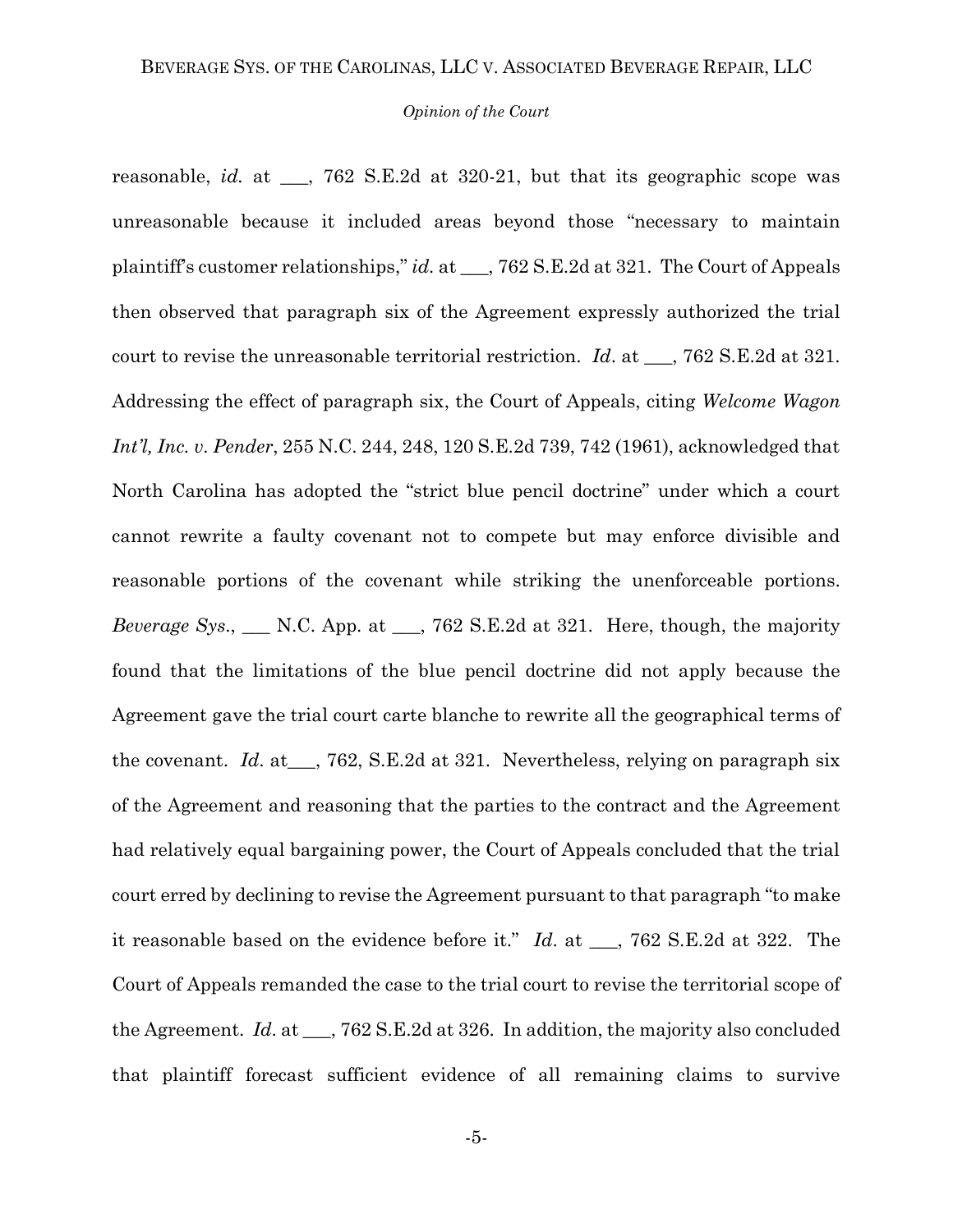#### *Opinion of the Court*

defendants' motion for summary judgment and remanded the case for trial. *Id.* at \_\_\_, 762 S.E.2d at 326.

The dissenting judge agreed with the majority that the geographic scope of the Agreement was overbroad. *Id.* at \_\_, 762 S.E.2d at 326 (Elmore, J., dissenting). However, the dissenter argued that the blue pencil doctrine applied because the language of paragraph six limited the trial court's power to revise the Agreement to those measures "permitted by law." *Id*. at \_\_\_, 762 S.E.2d at 327. This limitation meant that the trial court lacked the authority to rewrite the restrictions set out in the Agreement that were not reasonable. *Id*. at \_\_\_, 762 S.E.2d at 327. Since the Agreement contained no reasonable territorial restrictions, the dissenter would affirm the order of the trial court granting summary judgment in defendants' favor as to breach of the covenant not to compete, despite the provisions in paragraph six of the Agreement. *Id.* at \_\_\_, 762 S.E.2d at 327.

The dissenting judge also argued that plaintiff presented insufficient evidence of implied contracts with third-party customers, *id.* at \_\_\_, 762 S.E.2d at 328, or that, but for defendants' actions, contracts with third-party customers would have been formed, *id.* at \_\_\_, 762 S.E.2d at 328-29. Concluding that there were no genuine issues of material fact as to plaintiff's remaining claims for relief, the dissenter would have affirmed the trial court's order granting summary judgment in favor of defendants on all of plaintiff's remaining claims. *Id.* at \_\_\_, 762 S.E.2d at 329. Defendants appeal as a matter of right.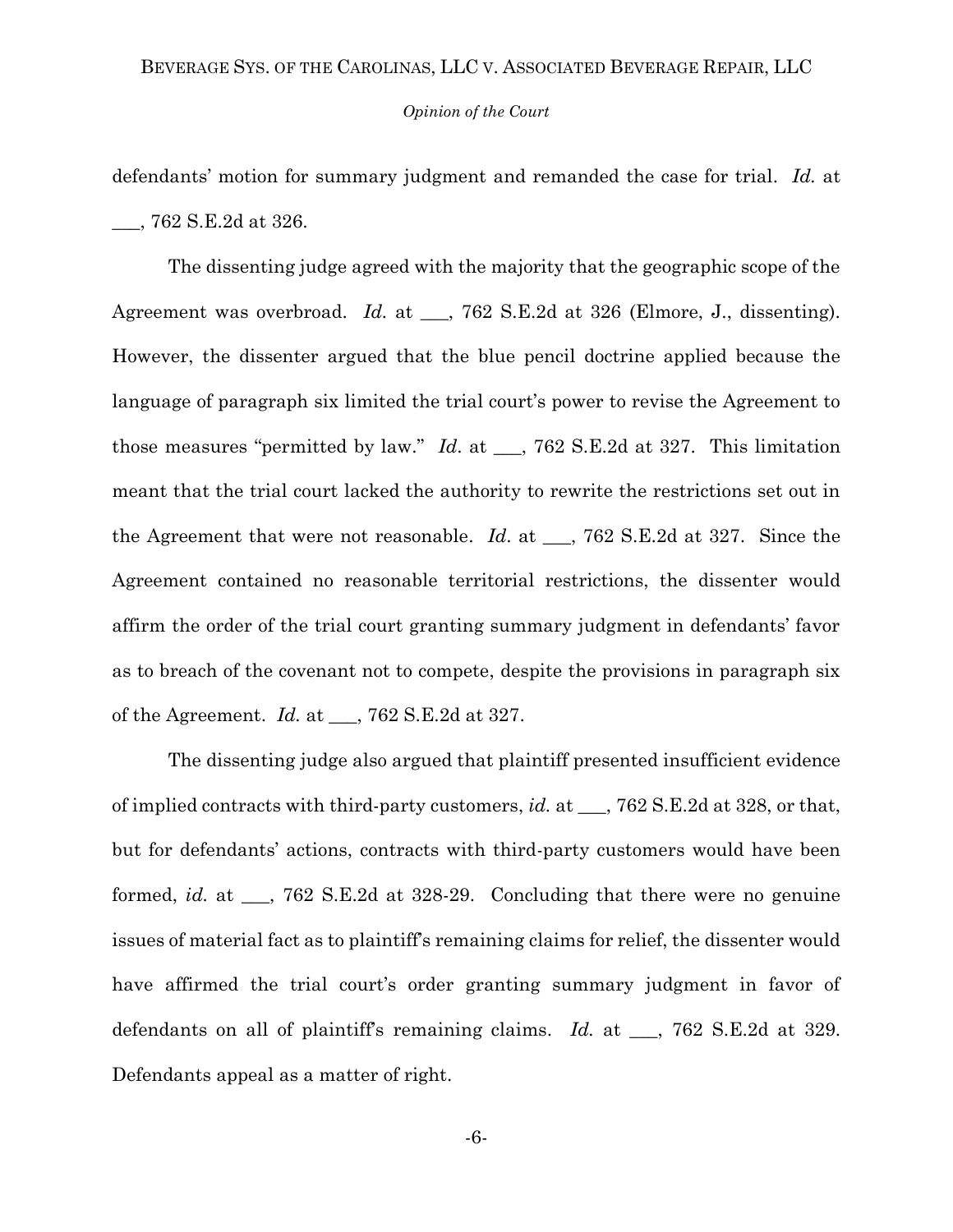#### *Opinion of the Court*

We review an opinion of the Court of Appeals for errors of law. N.C. R. App. P. 16(a); *State v. Brooks*, 337 N.C. 132, 149, 446 S.E.2d 579, 590 (1994). When an appeal is based on a dissent, our review is limited to "consideration of those issues that are . . . specifically set out in the dissenting opinion." N.C. R. App. P. 16(b). Here, we review the trial court's grant of defendants' motion for summary judgment. To prevail on a motion for summary judgment, the moving party must show that, viewed in the light most favorable to the nonmovant, *Dalton v. Camp*, 353 N.C. 647, 651, 548 S.E.2d 704, 707 (2001) (citation omitted), no genuine issue exists "as to any material fact and that any party is entitled to a judgment as a matter of law." N.C. R. Civ. P. 56(c).

Contending that the Court of Appeals erred when it remanded this matter to the trial court to revise the geographical terms of the Agreement, defendants first argue that the Agreement is too broad in territorial scope to be enforceable and that neither paragraph six of the Agreement nor the blue pencil doctrine empowers the trial court to amend that aspect of the Agreement. We begin by considering the territorial limits set out in the Agreement.

This Court will enforce a covenant not to compete made in connection with the sale of a business "(1) if it is reasonably necessary to protect the legitimate interest of the purchaser; (2) if it is reasonable with respect to both time and territory; and (3) if it does not interfere with the interest of the public." *Jewel Box Stores Corp. v. Morrow*, 272 N.C. 659, 662-63, 158 S.E.2d 840, 843 (1968) (citations omitted).

-7-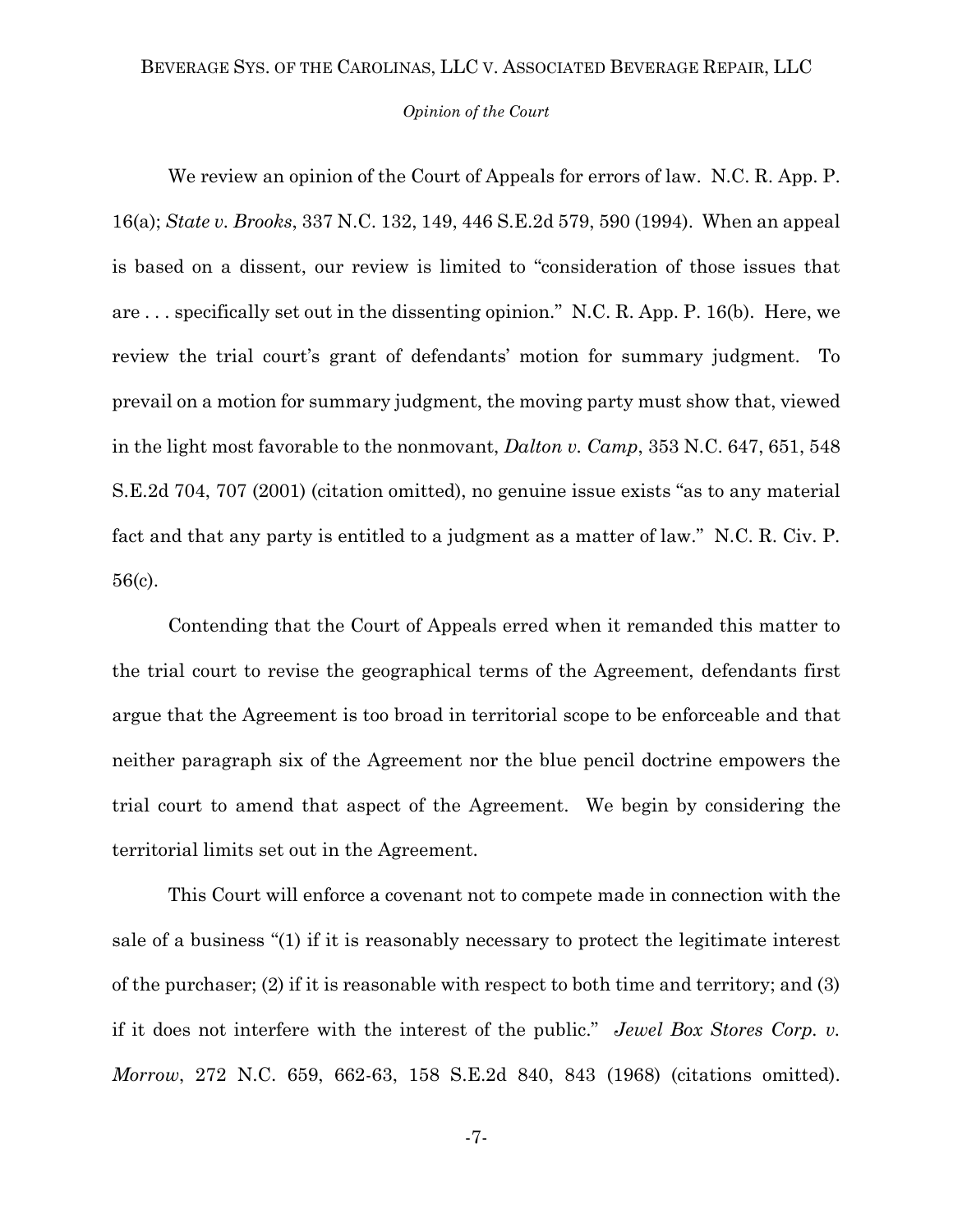#### *Opinion of the Court*

Ordinarily, a covenant's geographic scope will be found reasonable if it encompasses the area served by the business that the covenant protects, *Thompson v. Turner*, 245 N.C. 478, 481-82, 96 S.E.2d 263, 266 (1957), or, more specifically, if the protected business had clientele in the area covered by the covenant, *Noe v. McDevitt*, 228 N.C. 242, 245, 45 S.E.2d 121, 123 (1947) (citations omitted) (finding the territorial limitation of North and South Carolina unreasonable when the business's services were confined to eastern North Carolina); *Manpower of Guilford Cty., Inc. v. Hedgecock*, 42 N.C. App. 515, 523, 257 S.E.2d 109, 115 (1979) ("A restriction as to territory is reasonable only to the extent it protects the legitimate interests of the employer in maintaining his customers.").

Here, the Agreement prohibits defendants from engaging in a competing business venture "in the states of North Carolina or South Carolina." The record indicates that, at the time the Agreement was executed, Imperial's North Carolina market did not extend east of Stanly County, while Elegant's North Carolina market did not extend east of Wake County. Neither company had a market west of Morganton, North Carolina, or in the Sandhills. In South Carolina at that time, neither Imperial nor Elegant operated east of the City of Rock Hill or south of the City of Spartanburg. A glance at a map reveals that neither Imperial nor Elegant had a presence in sizeable portions of either state. A primary purpose of the type of covenant not to compete found in the Agreement is to provide some protection to the seller for a defined time or space, or both, *see, e.g.*, *A.E.P. Indus., Inc. v. McClure*, 308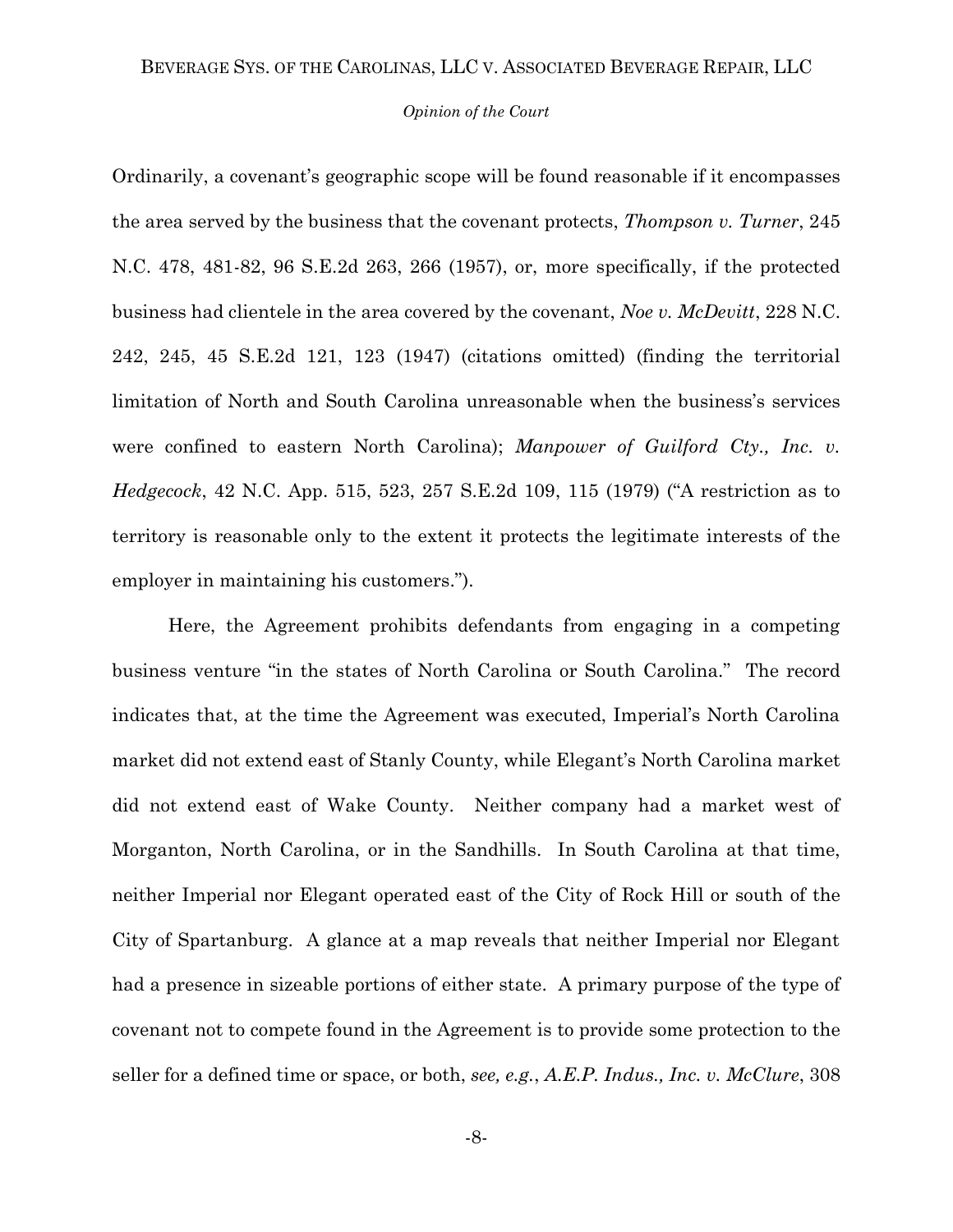### *Opinion of the Court*

N.C. 393, 408, 302 S.E.2d 754, 763 (1983) (addressing covenants not to compete in employment contexts), but when the Agreement was executed, Imperial and Elegant had no customers to protect in large swaths of the area covered by the Agreement. As a result, we agree with the Court of Appeals that this geographical restriction is unreasonably broad.

We next consider whether the Agreement may be rewritten, blue-penciled, or revised. As to the first alternative, when an agreement not to compete is found to be unreasonable, we have held that the court is powerless unilaterally to amend the terms of the contract. *Whittaker Gen. Med. Corp. v. Daniel*, 324 N.C. 523, 528, 379 S.E.2d 824, 828 (1989) ("The courts will not rewrite a contract if it is too broad but will simply not enforce it."). If the parties have agreed upon territorial limits of competition, these limits will be enforced "as written or not at all," for courts will not carve out reasonable subdivisions of an otherwise overbroad territory. *Welcome Wagon*, 255 N.C at 251, 120 S.E.2d at 744 (Bobbitt, J., dissenting) (citing *Noe*, 228 N.C. at 245, 45 S.E.2d at 123).

Plaintiff argues that the blue pencil doctrine should save the Agreement. As discussed above, blue-penciling is the process by which "a court of equity will take notice of the divisions the parties themselves have made [in a covenant not to compete], and enforce the restrictions in the territorial divisions deemed reasonable and refuse to enforce them in the divisions deemed unreasonable." *Welcome Wagon*, 255 N.C. at 248, 120 S.E.2d at 742 (majority opinion). That doctrine is unavailable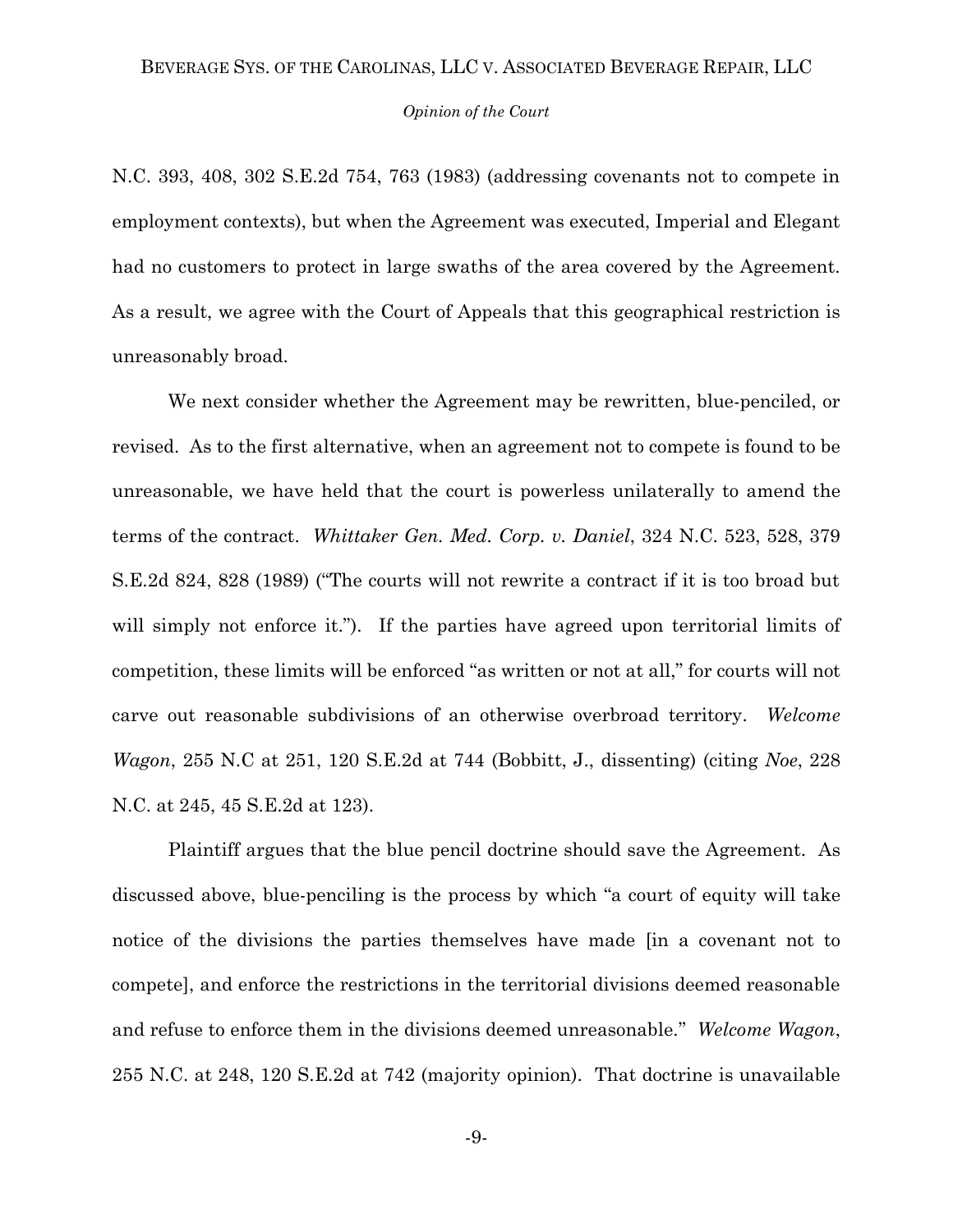#### *Opinion of the Court*

here. The Agreement's territorial limits cannot be blue-penciled unless the Agreement can be interpreted so that it sets out both reasonable and unreasonable restricted territories. *Id*. at 248, 120 S.E.2d at 742. We found above that the restrictions to all of North Carolina and South Carolina, the only territorial restrictions in the Agreement, are unreasonable. Striking the unreasonable portions leaves no territory left within which to enforce the covenant not to compete. As a result, blue-penciling cannot save the Agreement.

Finally, plaintiff argues that the parties gave the trial court the power under paragraph six of the Agreement to revise its territorial limits to make them reasonable. However, parties cannot contract to give a court power that it does not have. *Id.* at 248, 120 S.E.2d at 742 ("The court is without power to vary or reform the contract by reducing either the territory or the time covered by the restrictions."); *see also Penn v. Standard Life Ins. Co.*, 160 N.C. 399, 402, 76 S.E. 262, 263 (1912) ("Courts are not at liberty to rewrite contracts for the parties. We are not their guardians, but the interpreters of their words. We must, therefore, determine what they meant by what they have said—what their contract is, and not what it should have been."). Allowing litigants to assign to the court their drafting duties as parties to a contract would put the court in the role of scrivener, making judges postulate new terms that the court hopes the parties would have agreed to be reasonable at the time the covenant was executed or would find reasonable after the court rewrote the limitation. We see nothing but mischief in allowing such a procedure. Accordingly,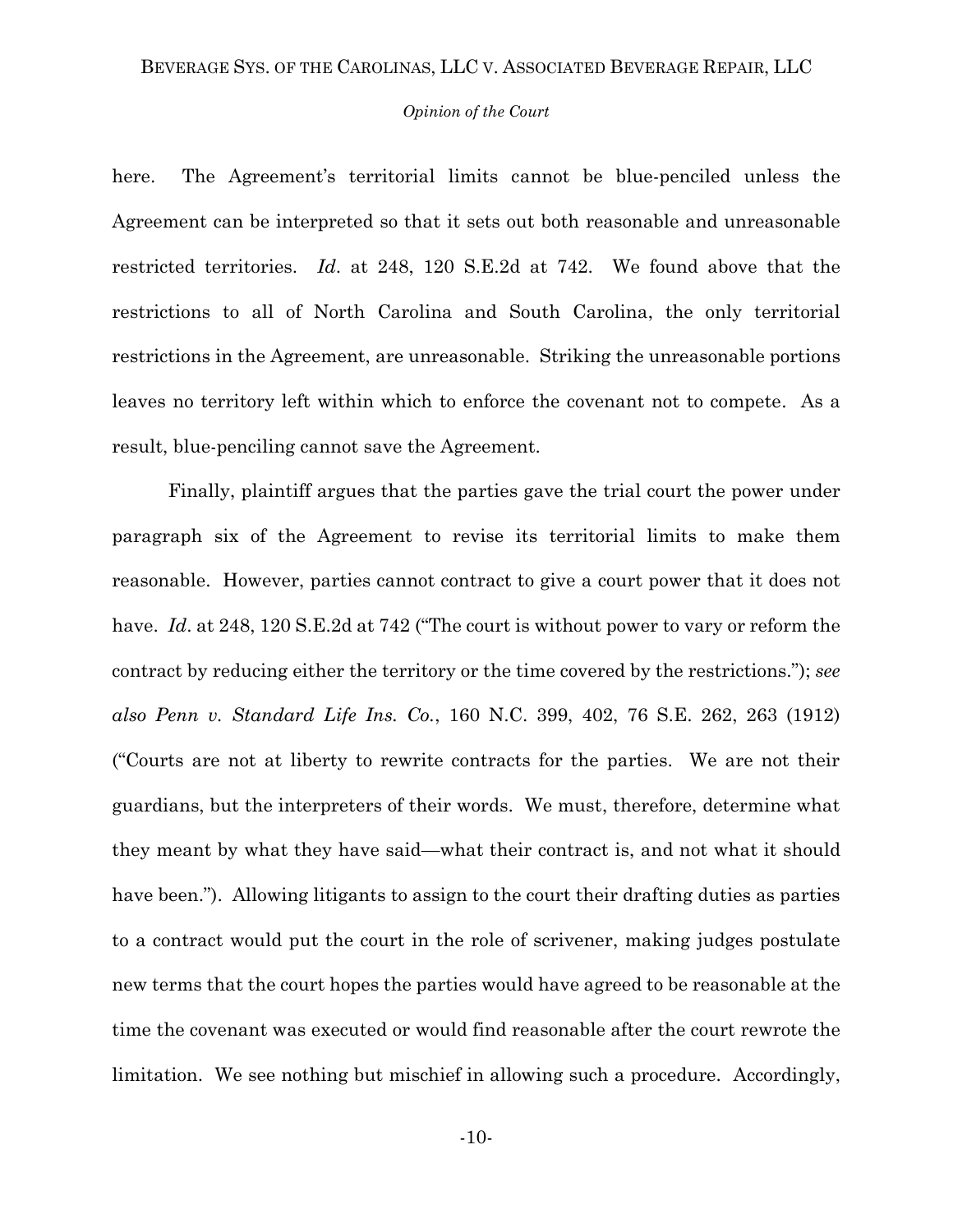## *Opinion of the Court*

the parties' Agreement is unenforceable at law and cannot be saved.

We now consider plaintiff's remaining claims. Plaintiff contends that the trial court erred in granting defendants' motion for summary judgment on its claims of tortious interference with contract and tortious interference with prospective economic advantage. The elements of a claim for tortious interference with contract are:

> (1) a valid contract between the plaintiff and a third person which confers upon the plaintiff a contractual right against a third person; (2) the defendant knows of the contract; (3) the defendant intentionally induces the third person not to perform the contract; (4) and in doing so acts without justification; (5) resulting in actual damage to plaintiff.

*United Labs., Inc. v. Kuykendall*, 322 N.C. 643, 661, 370 S.E.2d 375, 387 (1988) (citing *Childress v. Abeles*, 240 N.C. 667, 84 S.E.2d 176 (1954)). Interference with a contract is "justified if it is motivated by a legitimate business purpose, as when the plaintiff and the defendant, an outsider, are competitors." *Embree Constr. Grp., Inc. v. Rafcor, Inc.*, 330 N.C. 487, 498, 411 S.E.2d 916, 924 (1992) (citing *Peoples Sec. Life Ins. Co. v. Hooks*, 322 N.C. 216, 221-22, 367 S.E.2d 647, 650 (1988)).

Thus, plaintiff must first establish the existence of a valid contract between plaintiff and its customers. Evidence in the record indicates that the industry custom is for owners of beverage-dispensing equipment to engage companies providing repairs to the equipment on an as-needed basis only, not via contract, and plaintiff concedes that the Court of Appeals correctly found that no express contracts existed.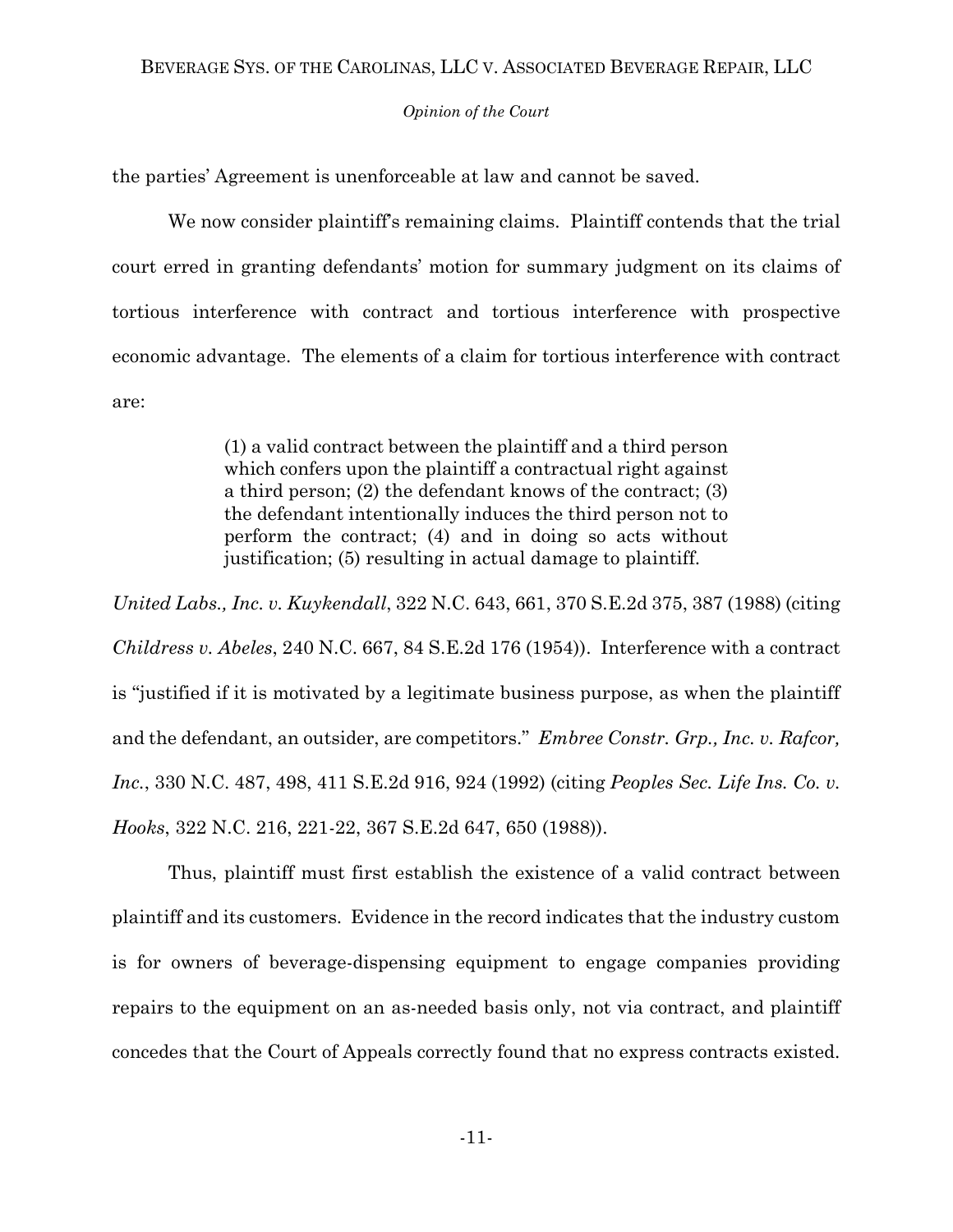## *Opinion of the Court*

Nevertheless, plaintiff argues that defendants interfered with implied-in-fact contracts. To establish the existence of these implied contracts, plaintiff alleged in its complaint that when it purchased Elegant and Imperial, the "contracts and customers" of those companies "transferred to" plaintiff. In addition, plaintiff points out that Gandino stated in an affidavit that plaintiff purchased "the business, goodwill and equipment of Imperial and Elegant, specifically including, any and all customers and customer lists," giving plaintiff "the exclusive right to continue the ongoing business relationships that Imperial and Elegant had fostered with their customers." However, even considered in the light most favorable to plaintiff, this evidence fails sufficiently to establish the evidence of implied-in-fact contracts. In fact, the evidence does not establish any legal obligation of a third-party customer to Elegant or Imperial that would have been transferred to Beverage Systems through the Agreement. At most, this evidence indicates only a general business relationship. Moreover, because defendants were not restrained by the covenant not to compete, they were free to engage in routine business competition with Beverage Systems. Accordingly, we conclude that the trial court properly allowed summary judgment as to this issue.

Plaintiff argues that the trial court also erred when it allowed defendants' motion for summary judgment on its claim for tortious interference with prospective economic advantage. This tort arises when a party interferes with a business relationship "by maliciously inducing a person not to enter into a contract with a third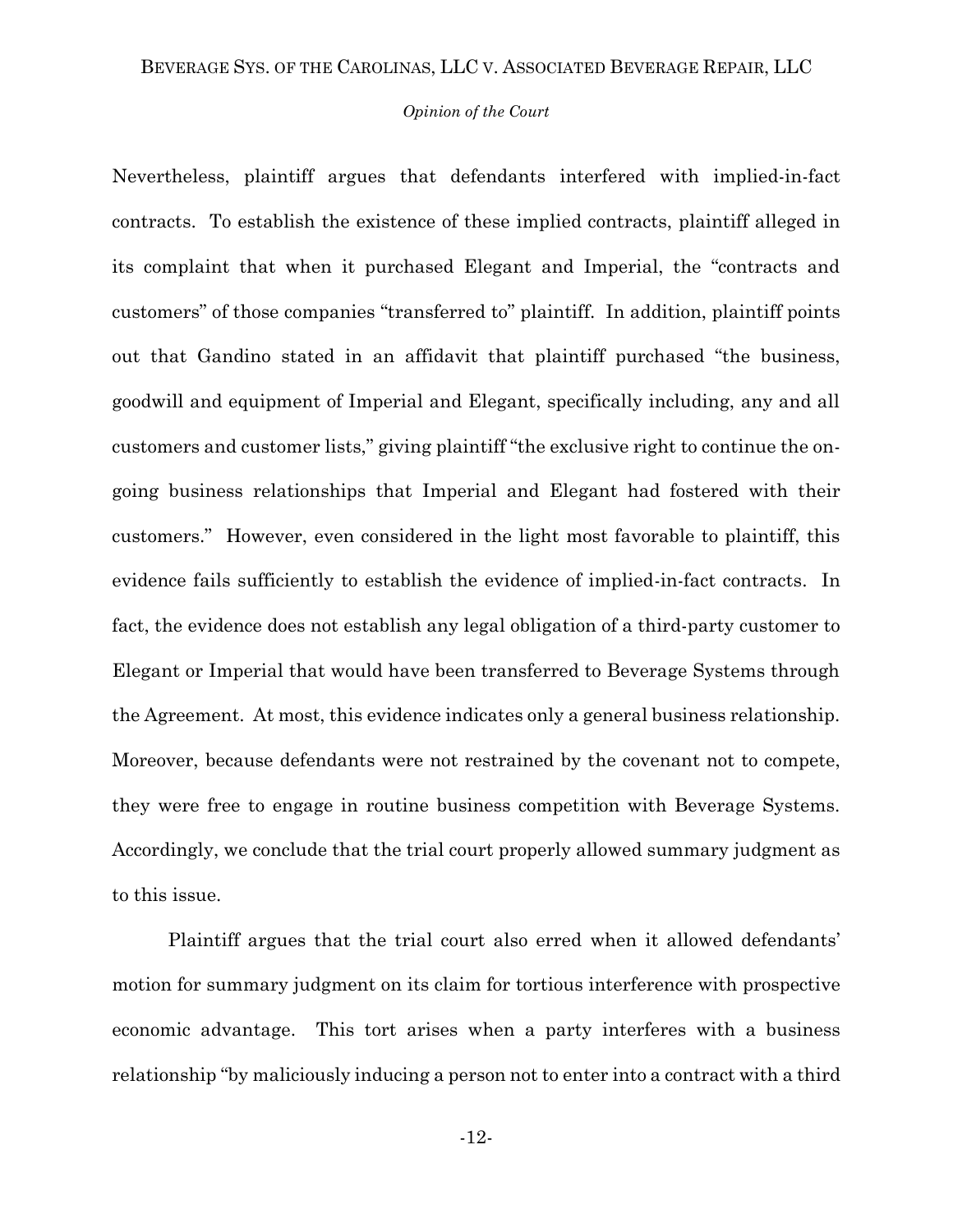#### *Opinion of the Court*

person, which he would have entered into but for the interference, . . . if damage proximately ensues, when this interference is done not in the legitimate exercise of the interfering person's rights." *Spartan Equip. Co. v. Air Placement Equip. Co*., 263 N.C. 549, 559, 140 S.E.2d 3, 11 (1965) (citations omitted). However, a plaintiff's mere expectation of a continuing business relationship is insufficient to establish such a claim. *Dalton*, 353 N.C. at 655, 548 S.E.2d at 710. Instead, a plaintiff must produce evidence that a contract would have resulted but for a defendant's malicious intervention. *Id*. at 655, 548 S.E.2d at 710.

Plaintiff alleged that defendants "sought after the customers of Beverage System[s] which were previously transferred to Beverage Systems" and "purposely and intentionally interfered with the contracts and agreements of Beverage Systems with the intent to steal the customers away from Beverage Systems." Plaintiff contends that it "had an expectation to receive an economic advantage as a result of its business relationship with the Customers." However, plaintiff has not demonstrated that any contract would have ensued but for defendants' conduct, nor has plaintiff identified a particular business with which it lost an economic advantage. Instead, plaintiff appears to rely on the expectation that Elegant's and Imperial's former customers would continue to do business with plaintiff, an expectation insufficient to support a claim for either tortious interference with contract or tortious interference with prospective economic advantage. *Id.* at 655, 548 S.E.2d at 710. Moreover, because the geographical limitations set out in the